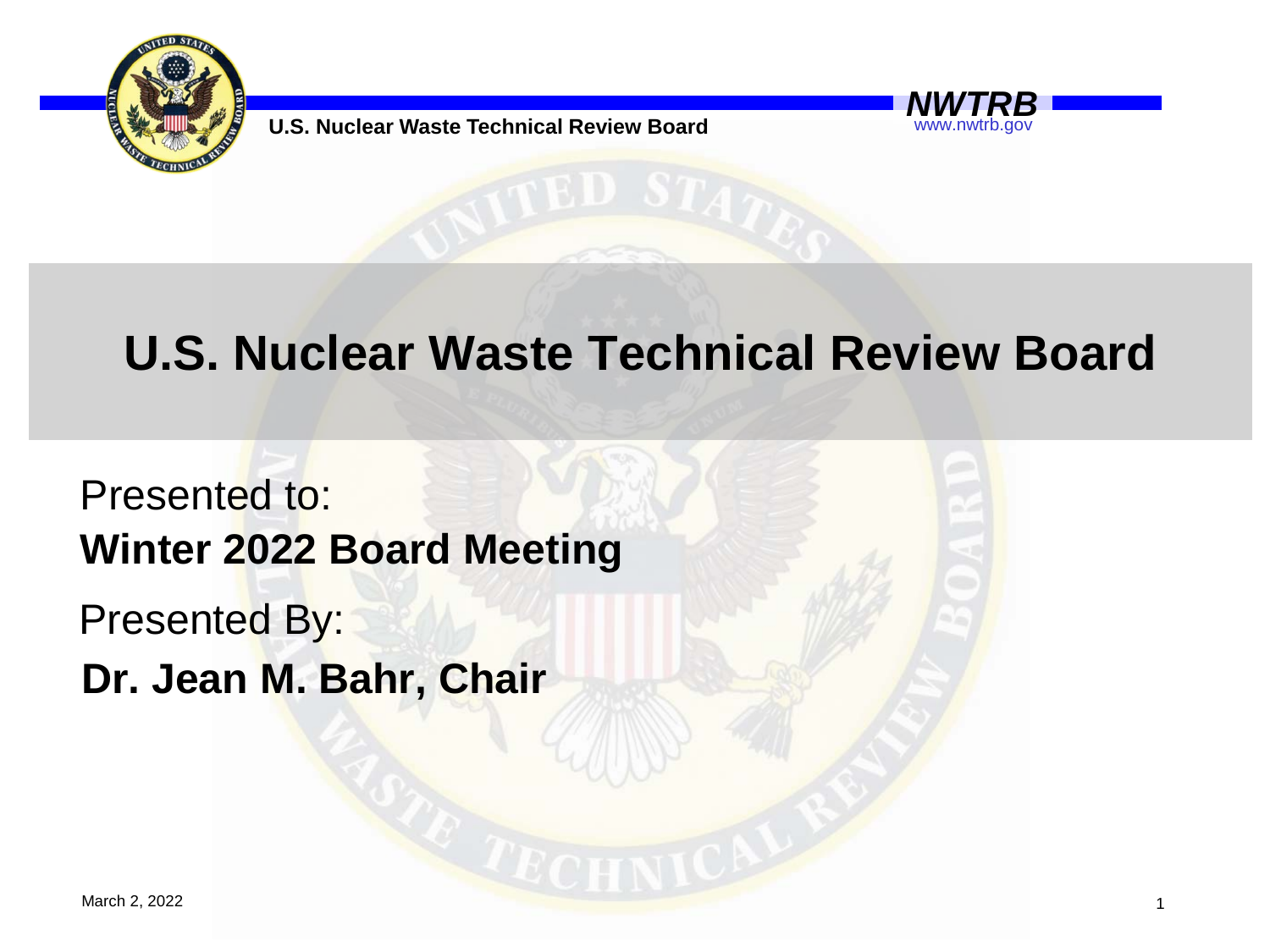## **Meeting Agenda (March 1)**

| 12:15 p.m. EST    | Update on DOE's Dual-Purpose Canister (DPC) Direct Disposal<br><b>Activities</b><br>Timothy Gunter, DOE, Office of Nuclear Energy<br>Geoff Freeze, Sandia National Laboratories |
|-------------------|---------------------------------------------------------------------------------------------------------------------------------------------------------------------------------|
| 12:55 p.m. EST    | <b>Repository-Scale Performance Assessment Incorporating Post-</b><br><b>Closure Criticality</b><br>Laura Price, Sandia National Laboratories                                   |
| $1:55$ p.m. $EST$ | <b>Break</b>                                                                                                                                                                    |
| 2:10 p.m. EST     | <b>Cladding Degradation Modeling Development</b><br><b>Brady Hanson, Pacific Northwest National Laboratory</b><br>Laura Price, Sandia National Laboratories                     |
| 3:10 p.m. EST     | Summary and Status of DOE's Storage and Transportation<br><b>Activities</b><br>Ned Larson, DOE, Office of Nuclear Energy                                                        |
| 3:50 p.m. EST     | Spent Nuclear Fuel Interim Storage Canister Corrosion and<br><b>Surface Environment Investigation</b><br>Charles Bryan and Rebecca Schaller, Sandia National Laboratories       |
| 4:50 p.m. EST     | <b>Public Comments</b>                                                                                                                                                          |
| 5:00 p.m. EST     | <b>Adjourn Day 1</b><br><b>NVVIRB</b>                                                                                                                                           |

**U.S. Nuclear Waste Technical Review Board** March 2, 2022

2

www.nwtrb.gov